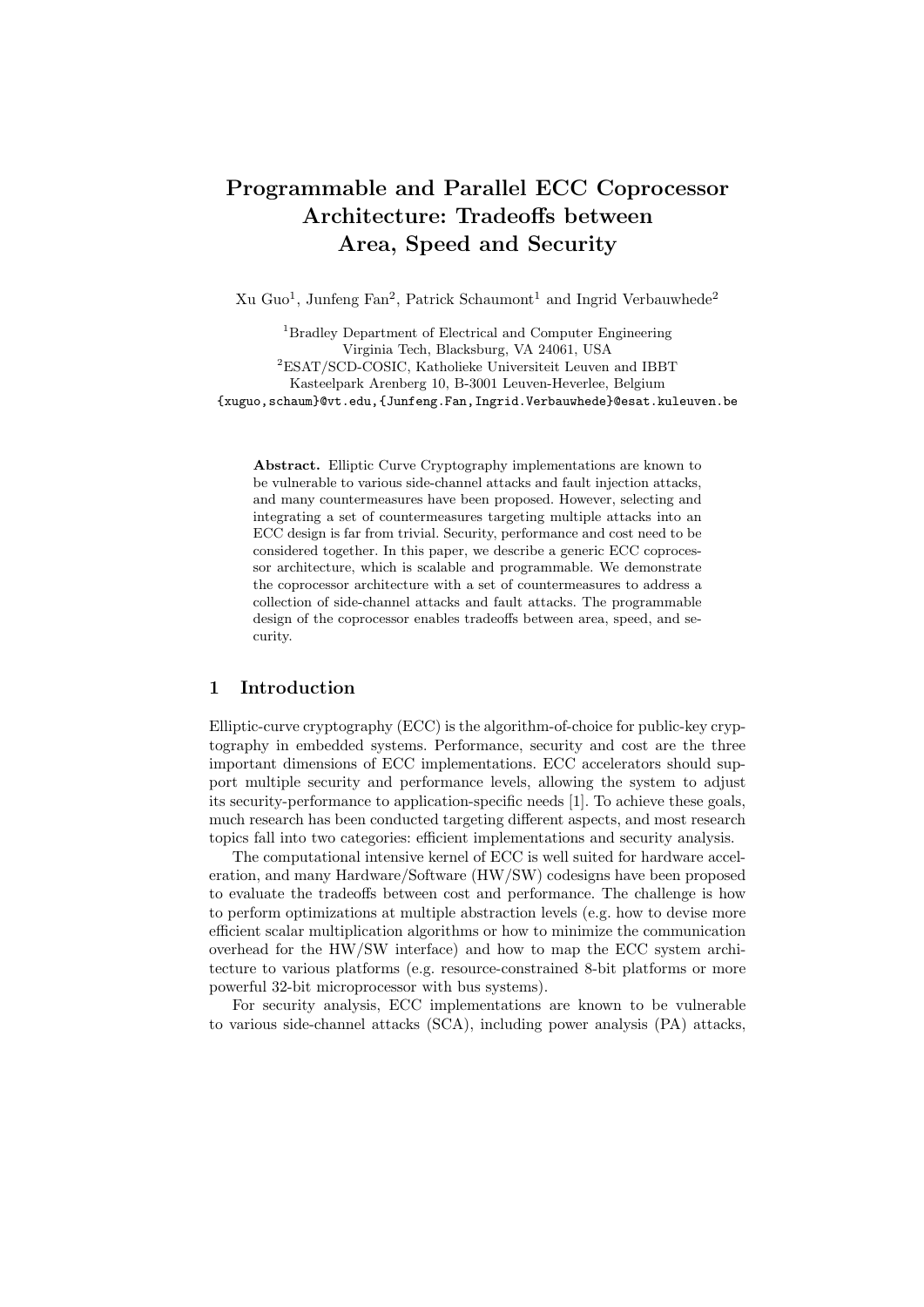electromagnetic attacks (EMA) and fault attacks (FA). Since Kocher *et al.* [2] showed the first successful PA attacks, there have been dozens of proposals for new SCA attacks and countermeasures. These attacks and countermeasures all tend to concentrate on a single abstraction level at a time [7]. For example, the Smart Card software is developed on fixed hardware platforms, so the results in that area are software-based solutions. At the same time, many special circuit styles [32,33] have been developed to address PA at the hardware level. Such circuit-level solutions are treated independently from the software-level solutions.

From the above descriptions, we have found two gaps in current ECC research. First, security has been generally treated as a separate dimension in designs and few researchers have proposed countermeasures targeting at system integration. For example, some of the fault attack countermeasures or fault detection methods are just like software patches applied to the original algorithms (e.g. perform Point Verification (PV) [23] or Coherence Check [3,34] during computation). The fault model is hypothesized without considering how to introduce faults in an actual platform. Further, the impact of circuit-level PA countermeasures on area, performance and power consumption in large designs remains unclear. Second, most published papers proposed their own attacks with corresponding countermeasures and very few researchers discussed countermeasures targeting multiple attacks. Since a cryptosystem will fail at its weakest link [4] it is not surprising to see how a given countermeasure can actually introduce a new weakness, and thus enable another attack [5]. Although there has been some effort to connect the PA and FA countermeasures [6], solutions at system integration level are unexplored.

Therefore the question now becomes how to fill both of the gaps in one system design. Specifically, we try to move these two research topics to the next step by building a flexible ECC coprocessor architecture with the ability to consider efficiency and security simultaneously and provide a unified countermeasure which can be easily integrated into system designs.

The contributions of this research are three-fold. First, we propose a generic programmable and parallel ECC coprocessor architecture. The architecture is scalable and can be adapted to different bus interfaces. Since it is programmable, both of the efficient ECC scalar multiplication algorithms and algorithmic level countermeasures can be uploaded to the coprocessor without hardware modifications. Second, after review of the security risks for ECC implementations, we suggest a set of countermeasure to protect the the coprocessor against different types of passive attacks and fault injection attacks. Finally, we implement a programmable and parallel ECC coprocessor on an FPGA to show the feasibility of the method. The implementation is scalable over area, cost, and security. The resulting platform allows us to quantify and compare the performance overhead of various algorithmic-level countermeasures.

The remainder of this paper is as follows. Section 2 gives a brief description of ECC implementation and related attacks with corresponding countermeasures. Our proposed generic programmable and parallel coprocessor architecture will be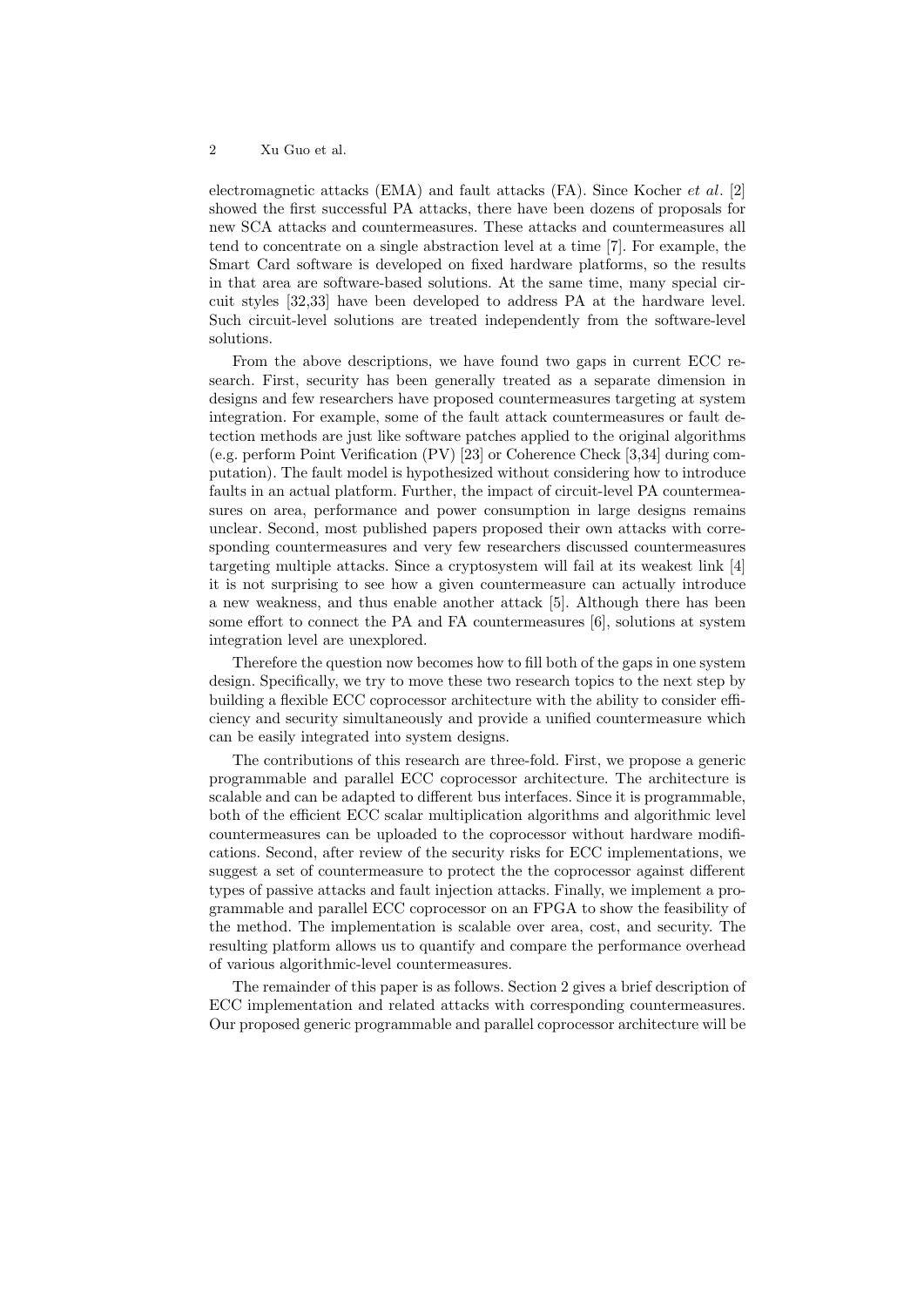discussed in section 3. The unified countermeasure is analyzed in section 4. The FPGA implementation of our proposed architecture with unified countermeasure is described in section 5. Section 6 concludes the paper.

# 2 ECC Background

# 2.1 Implementation of ECC over  $GF(2^m)$

A non-supersingular elliptic curve E over  $GF(2<sup>m</sup>)$  is defined as the set of solutions  $(x, y) \in GF(2^m) \times GF(2^m)$  of the equation:

$$
E: y^2 + xy = x^3 + ax^2 + b,
$$
 (1)

where  $a, b \in GF(2^m), b \neq 0$ , together with the point at infinity.

A basic building block of ECC is the Elliptic Curve Scalar Multiplication (ECSM), an operation of the form  $K \cdot P$  where K is an integer and P is a point on an elliptic curve. A scalar multiplication can be realized through a sequence of point additions and doublings (see Fig.1). This operation dominates the execution time of cryptographic schemes based on ECC.

| <b>ECC Scalar Multiplication</b>         | <b>ECC</b> Scalar Multiplication                |
|------------------------------------------|-------------------------------------------------|
| (double-and-add-always)                  | (Montgomery Ladder)                             |
| <b>Input</b> : $P, K = \{k_{n-1},,k_0\}$ | <b>Input</b> : $P, K = \{k_{n-1},,k_0\}$        |
| Output: $O=K\cdot P$                     | Output: $Q = K \cdot P$                         |
| 1: $O[0]$ ←P                             | 1: $O[0] \leftarrow P$ , $O[1] \leftarrow 2P$ ; |
| 2: for $i=n-2$ to 0 do                   | 2: for $i=n-2$ to 0 do                          |
| 3: $O[0] \leftarrow 2O[0]$               | $Q[1-k_i] \leftarrow Q[0] + Q[1]$               |
| $O[1] \leftarrow O[0] + P$               | 3:                                              |
| $O[0] \leftarrow O[k_i]$                 | $O[k_i] \leftarrow 2O[k_i]$                     |
| <b>Return</b> $O[0]$                     | <b>Return</b> $O[0]$                            |

Fig. 1. Elliptic Curve Scalar Multiplication (ECSM) algorithms.

#### 2.2 Types of Attacks

Several kinds of attacks on cryptographic devices have been published. They can be categorized into two types: passive attacks and active attacks [15]. Passive attacks are based on the observation of side-channel information such as the power consumption of the chip or its electromagnetic emanations. Examples of passive attacks include Simple Power Analysis (SPA), Differential Power Analysis (DPA), Simple Electromagnetic Analysis (SEMA) and Differential Electromagnetic Analysis (DEMA). On the other hand, active attacks, including fault injection attacks, deliberately introduce abnormal behavior in the chip in order to recover internal secret data.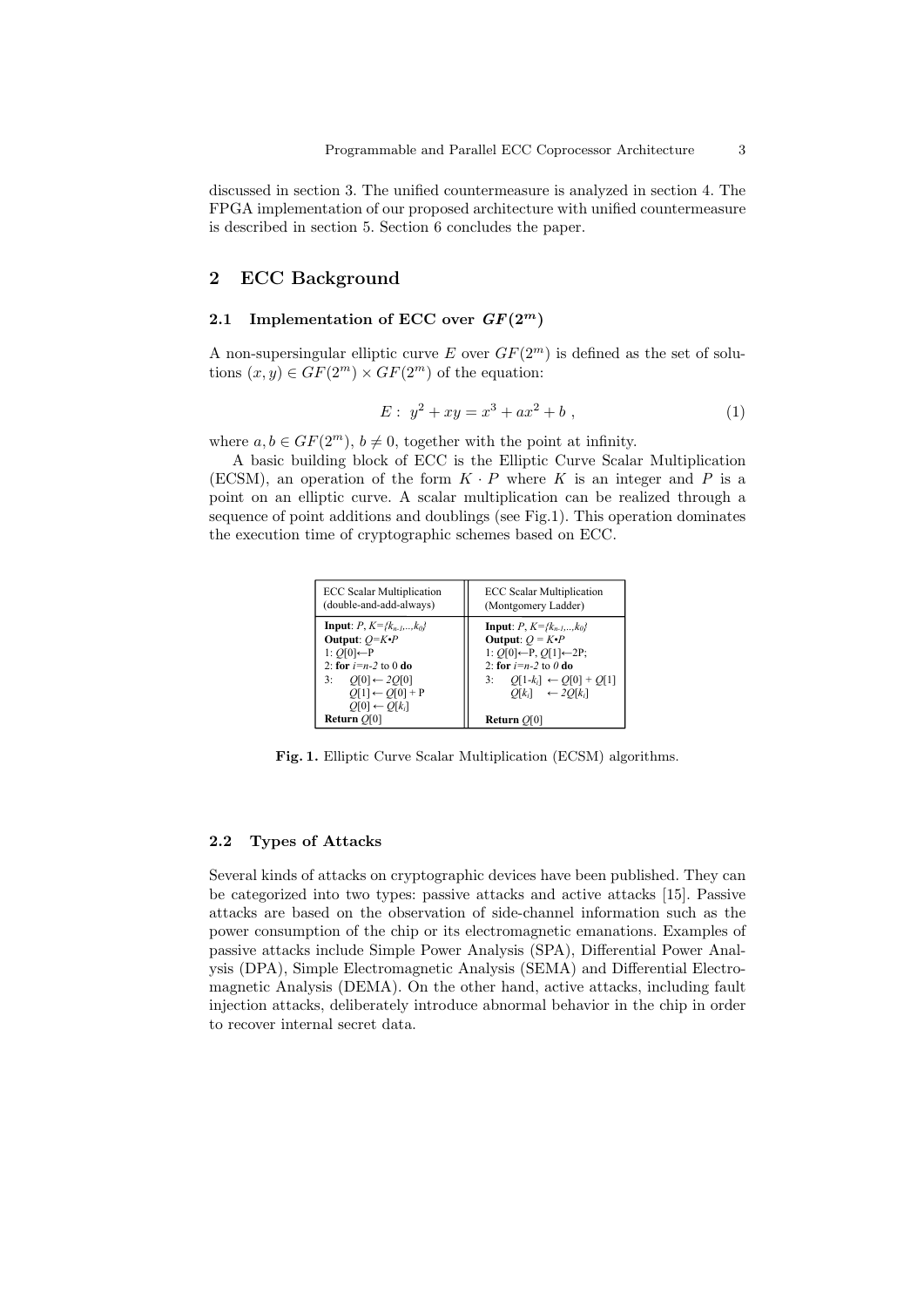As mentioned earlier, a cryptosystem will fail at its weakest link and one countermeasure against one SCA attack may benefit another attack. Therefore, in this paper we want to consider active as well as passive attacks, and define a unified countermeasure that resists a collection of published attacks. Before proposing our unified countermeasure we first review the known security risks of ECC, as well as the corresponding countermeasures. A brief discussion of each attack and corresponding countermeasure will be provided in section 4.2.



Fig. 2. Summary of attacks and corresponding countermeasures on ECC.

As shown in Fig. 2, we divide all the countermeasures into two categories: protection at the ECSM configuration phase and computation phase. Most fault injection attacks are specific to the ECC algorithm and most of them are combined with passive attacks. Besides, some of the active attacks are very powerful. Even if countermeasures of standard passive attack are used, attackers can still easily retrieve the secret scalar  $K$  with only a few power traces (e.g. two power traces for the doubling attacks [19]).

# 3 Proposed Programmable and Parallel Coprocessor Architecture

Integration of various countermeasures into an existing ECC coprocessors can be very challenging. First, for many proposed ECC coprocessors with single dat-

<sup>4</sup> Xu Guo et al.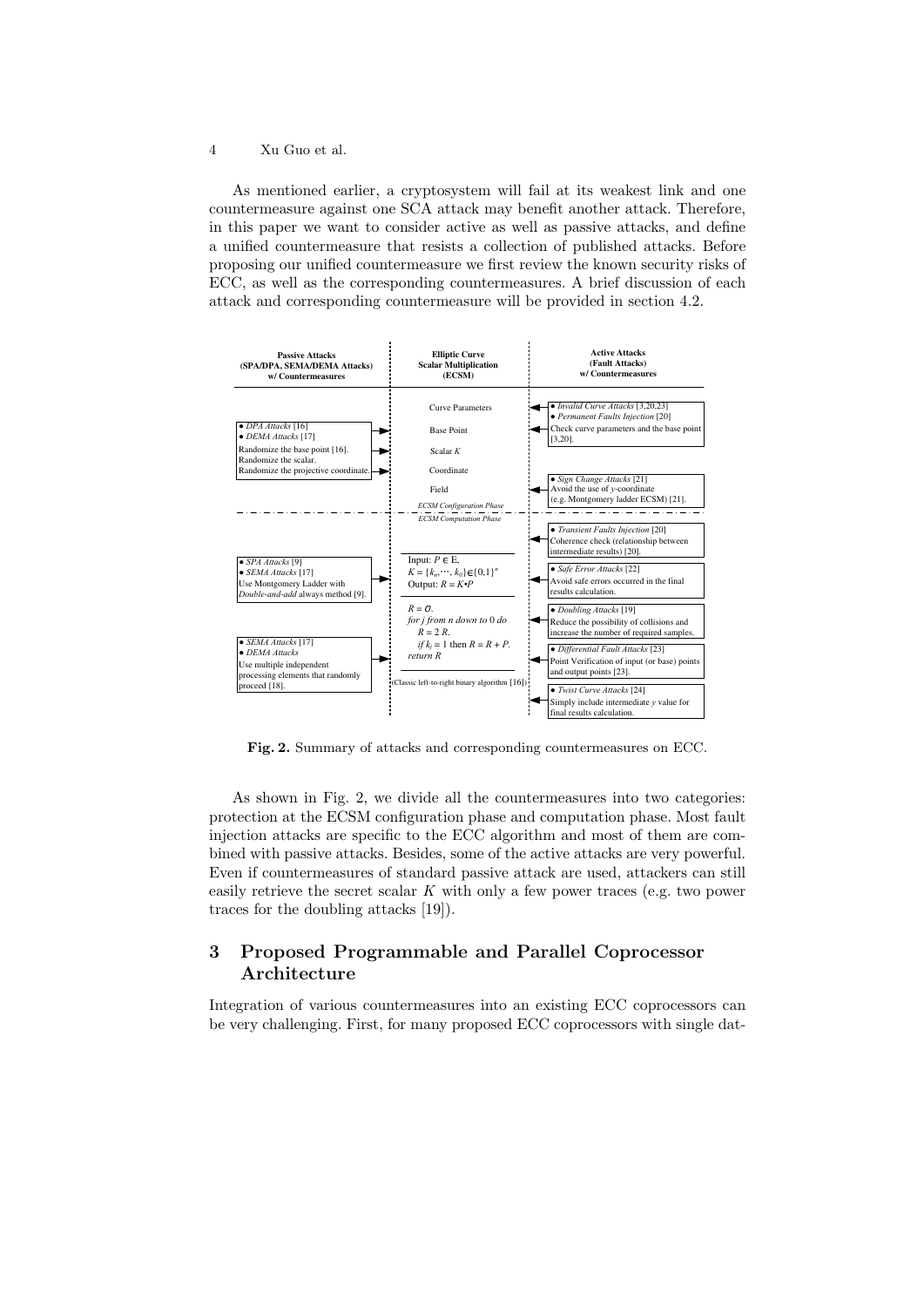apath, the added countermeasures will sometimes largely sacrifice its efficiency. Second, the research of side-channel attacks keeps on evolving. Thus, how to devise a flexible ECC coprocessor which can support security updates is also very important. Therefore, a novel generic ECC coprocessor architecture design is proposed to solve the above problems. The architecture of this coprocessor is shown in Fig. 3 and all the design considerations will be discussed below.



Fig. 3. The structure of generic programmable and parallel ECC coprocessor.

The hardware/software partitioning method adopted in this design is trying to offload the field arithmetic operations from the CPU and execute them in a dedicated ECC coprocessor [13,14]. For traditional ECC coprocessor designs, all other higher level point operations, such as point addition/doubling, are implemented in software running on CPU. However, this partitioning may result in a HW/SW communication bottleneck since the lower-level field multiplication function will always be called by upper-level point operations, including a large amount of instruction and data transfers.

Targeting the above communication bottleneck problem we tried to optimize the HW/SW boundary in two steps: reducing data transfers as well as accelerating instruction transfers. As a result, the CPU is only in charge of sending initialization parameters and receiving final results, and the instruction sequencer will issue all the required instructions for a full ECSM. A further optimization has been made to make the ECC coprocessor programmable, which is out of two concerns. First, in general the field operations can already be very fast (a digitserial multiplier with digit size of 82 can finish one multiplication in  $GF(2^{163})$ in 2 clock cycles [11]) and big performance gain of the whole ECC system can only be obtained if new point operation algorithms are proposed. In this case, by fixing the lowest level field operations in hardware, updating an ECC system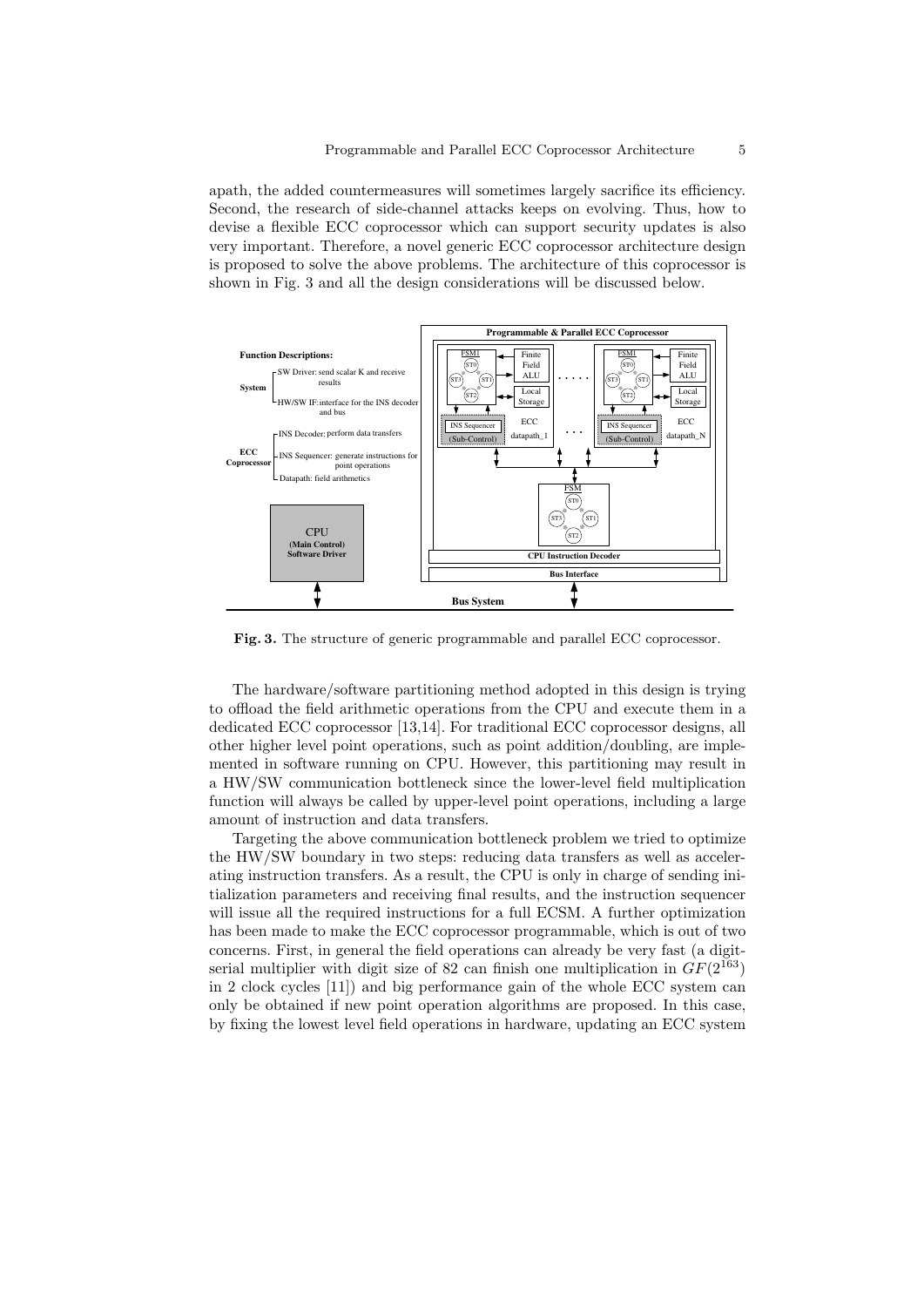is just replacing the software assembly codes in the instruction sequencer with the new point operation algorithms without the need to rewrite the HDLs and synthesize the whole design. Second, this method can also enable the integration of the latest countermeasures against side-channel attacks for security updates.

#### 3.1 Programmability

For our proposed structure, the CPU (main control) is not only able to send data/instructions through the bus, like the controller in most of the HW/SW codesigns, but also to program the instruction sequencer as a sub-controller in the coprocessor. The coprocessor consists of a CPU instruction decoder and single/multiple ECC datapaths, and each ECC datapath is composed of an instruction sequencer, a dedicated instruction decoder, ALU and local memory. Each ECC datapath can be programmed to carry out field operations independently.

However, the design of an instruction sequencer in the ECC datapath can be tricky. Since we have defined it to support the programmable feature, the direct use of hardware FSMs does not work. Another option is using a microcoded controller. However, the design of a dedicated controller with FSMs to dispatch instructions from microcoded controller itself can still be complex and inflexible. Finally, we come to a solution by customizing an existing low-end microcontroller to meet our requirements.

This programmable architecture gives us the freedom to efficiently utilize various countermeasures against different side-channel attacks. For example, we can program the sub-controller component so that it performs Montgomery ladder in order to thwart SPA attacks. We can easily add base point randomization to it in order to thwart DPA attacks. Finally, if the implementation requires resistance to fault attacks, we can update the program in the sub-controller to add coherence check [3] and so on. In short, the flexibility of programmable sub-controller makes the coprocessor able to update with the latest countermeasures.

### 3.2 Scalability

As shown in Fig.3, our proposed generic coprocessor architecture is scalable for parallel implementations because the ECC datapath can execute the scalar multiplication almost independent of the bus selections and CPU. Once the CPU sends the scalar  $K$  to each ECC datapath to initialize the computation, the datapath will work independently. The scalability here means the maximum number of independent ECC datapaths attached to the CPU instruction decoder is purely dependent on the bus latency. As shown in Fig.4, the CPU can control one ECC coprocessor with  $N$  datapaths, and  $N$  point multiplications can be performed at the same time.

According to the iteration structure shown in Fig. 4, we can derive an equation to express the relation between the maximum number of parallel ECC datapaths and bus latency. The basic idea is to overlap the communication time with the computation time. Here, we assume the bus latency is  $T_{delay}$  cycles per transfer, and scalar  $K$  and results  $(X, Y)$  each needs the same  $M$  times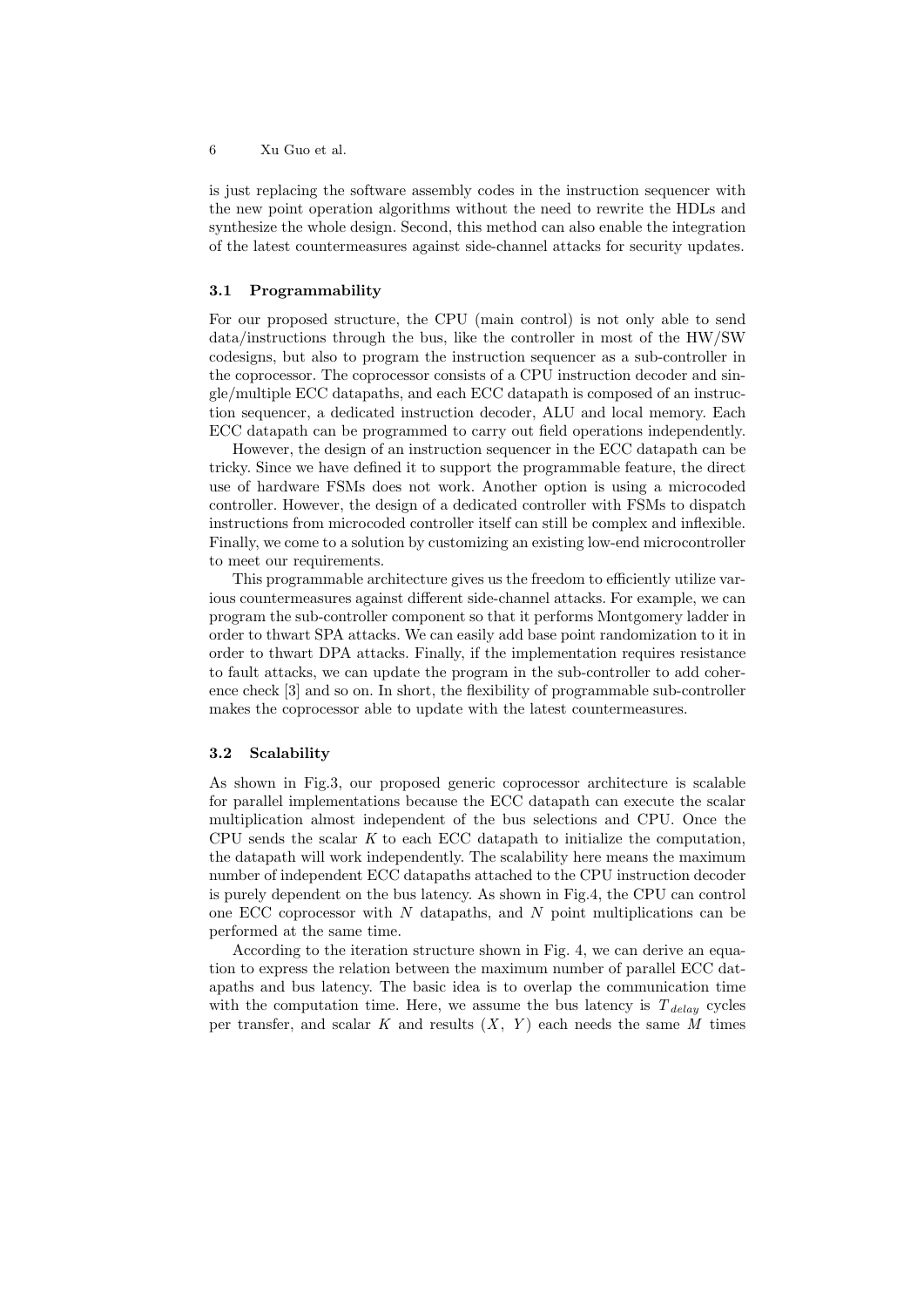

Fig. 4. Exploration of the parallelism within the proposed generic coprocessor architecture.

bus transfers (including both instruction and data transfers), and the ECSM on one ECC datapath requires  $T_{comp}$  cycles to complete, so the effective maximum number,  $N_{max}$ , of parallel ECC datapath can be expressed as

$$
N_{max} = (T_{comp}/MT_{delay}) + 1.
$$
 (2)

Due to this massive parallel architecture, we can get the fastest implementation with  $T_{avg\_min} = 3MT_{delay}$  cycles. This means for the fastest ECC coprocessor configuration with maximum number of parallel ECC datapath, the minimum computation time in average is only related to the bus latency. The system configuration for meeting this upper bound is to make the ECSM computation time be exactly overlapped with the communication time. For actual operations shown in Fig. 4, let the CPU keep sending scalar  $K$  and initiating ECSM until the first ECSM computation ends and then start to receive results. Also, we can have tradeoff designs between area and speed with different number of parallel ECC datapath to fit for different embedded applications, and then we can get the computation time in average,  $T_{avg}$  as

$$
T_{avg} = \frac{(2N+1)MT_{delay} + T_{comp}}{N}.
$$
\n(3)

### 4 Selection of Countermeasures

Indeed, one can not simply integrate all the countermeasures targeting different attacks, as shown in Fig. 2, to thwart multiple attacks due to complexity, cost and the fact that a countermeasure against one attack may benefit another one [5]. For example, the double-and-add-always method to prevent SPA can be used for Safe Error attacks [22]. Unified countermeasures to tackle both the passive and active attacks are attractive. Kim et al. proposed a unified countermeasure for RSA-CRT [25]. Baek et al. extended Shamir's trick, which was proposed for RSA-CRT, to secure ECC from DPA and FA [6]. However, Joye showed in [26] non-negligible portion of faults was undetected with the unified countermeasure and settings in [6].

In this paper, we suggest a set of existing countermeasures to thwart both passive and active attacks on ECC. Especially, we focus on ECC over binary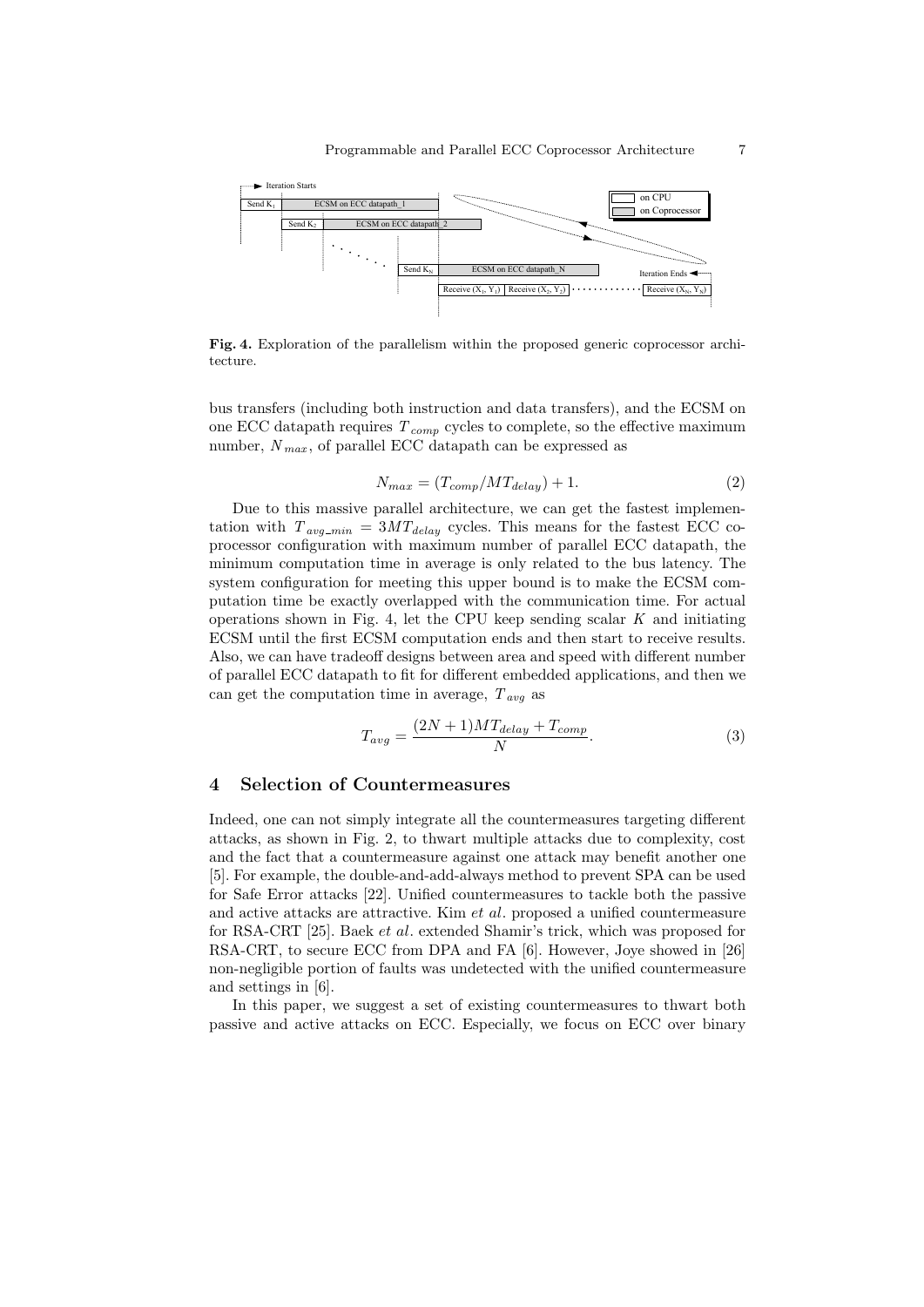extension field. We try to take into account as many attacks/countermeasures as possible. Three countermeasures are selected.

1. Montgomery Ladder Scalar Multiplication [9]. The Montgomery Powering Ladder, shown in Fig. 1, performs both point addition and poing doubling for each key bit. In theory, it is able to prevent SPA and TA.

2. Random Splitting of Scalar [27]. This method randomly splits  $K =$  $K_1 + K_2$ , and performs  $Q_1 = K_1 \cdot P$  and  $Q_2 = K_2 \cdot P$ . Eventually,  $K \cdot P$  is calculated as  $Q_1 + Q_2$ .

3. Point Verification [3,23]. PV checks if a point lies on an curve or not. Let  $E: y^2 + xy = x^3 + ax^2 + b$  be an elliptic curve defined over  $GF(2^m)$ , one can check the validity of a point  $P(x_p, y_p)$  by simply verifying the equation  $y_p^2 + x_p y_p = x_p^3 + a x_p^2 + b.$ 

### 4.1 Security Analysis of the Proposed Unified Countermeasure

 $SPA/SEMA$  attacks [9,17] use a single measurement to guess the secret bits. The use of Montgomery Scalar Multiplication computes point addition and doubling each time without depending on the value of each bit of scalar K. Therefore, it is secure against SPA attacks. For SEMA, though in [28] the authors indicated that this can also resist SEMA, we think it is too early to conclude that since in [17] the capability of multi-channel EMA attacks has not been comprehensively investigated.

DPA/DEMA attacks [16,17] use statistical models to analyze multiple measurements. The random scalar splitting was proposed in [27] and the idea behind it is very similar to Coron's [16] first countermeasure against DPA. As for DEMA, the random splitting of  $K$  can be considered as a signal information reduction countermeasure [17] against statistical attacks, including DEMA.

Doubling attacks [19] explore the operand reuse in scalar multiplication for two ECSMs with different base point. Borrowing the authors' analysis on Coron's first countermeasure in [19], the random splitting of 163 bit scalar  $K$  can simply extend the search space to  $2^{81}$  (birthday paradox applies here), which is enough to resist the doubling attack.

Safe Error attacks [22] introduce safe errors when redundant point operations are used (e.g. double-and-add-always ECSM). No safe errors can be introduced based on our proposed scheme. In order to pass the PV, the outputs from the coordinate conversion must be correct, which means both intermediate results  $P_1$  and  $P_2$  must be used in order to calculate the y value at the last step of coordinate conversion. So, no safe errors can be introduced in either  $P_1$  or  $P_2$ .

Invalid Curve attacks [20,23] need to compute the ECSM on a cryptographically weaker group. When using López-Dahab coorindates and Montgomery Scalar Multiplication, all the curve parameters will be used for calculating the final results in affine coordinates. So, if any of the curve parameters is changed in order to force the computation on a weaker elliptic curve, it cannot pass the final point verification.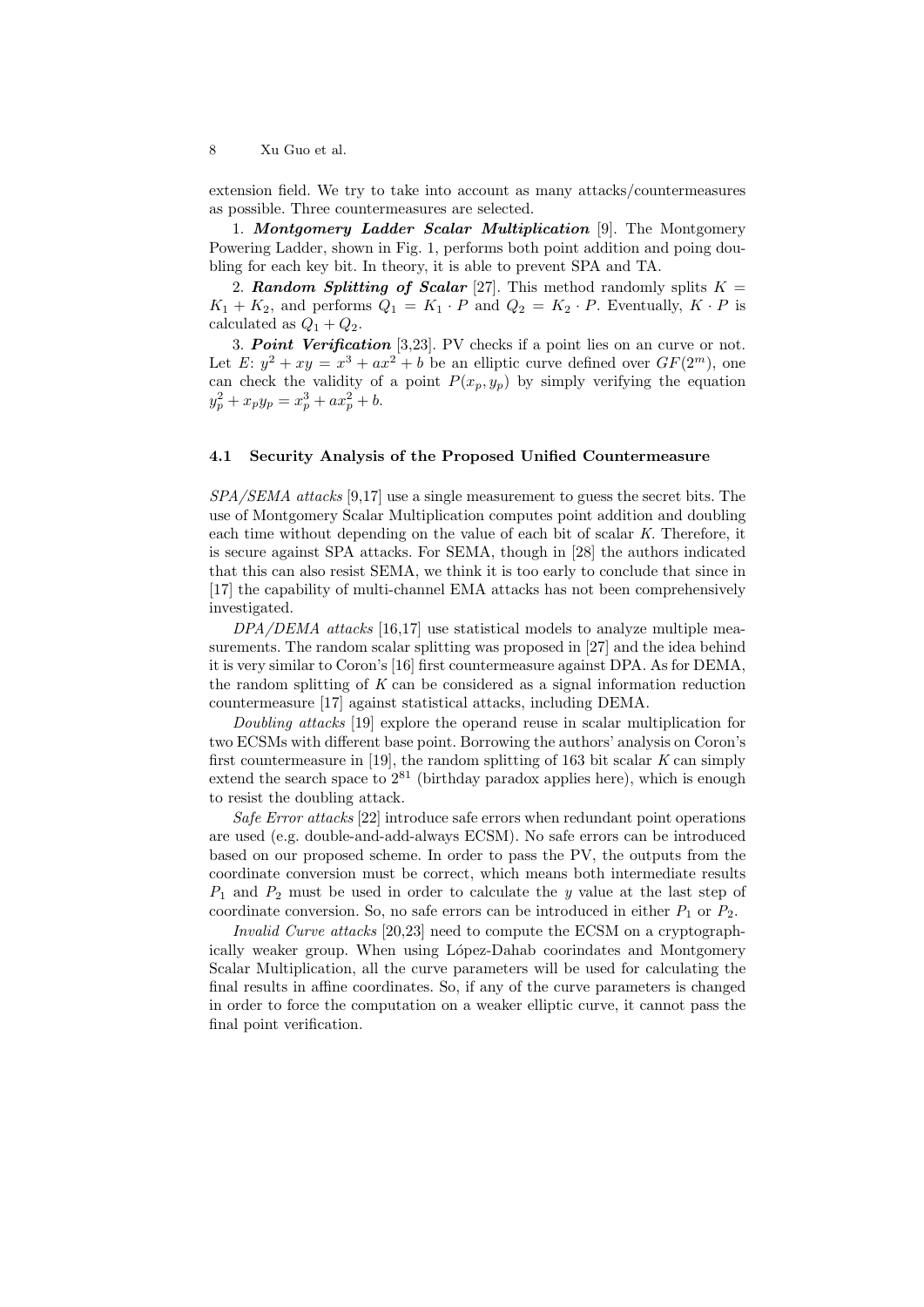Differential Fault attacks [23] try to make the point leave the cryptographically strong curve. The use of PV at the final step is the standard countermeasure to resist this kind of attacks.

Permanent Faults Injection attacks [20] target the non-volatile memory for storing the system parameters. All the curve parameters and base points in our design can be hardwired to prevent malicious modifications. If needed, the curve parameters can also be made flexible as well, but then their integrity will need to be verified. This can be done, for example, using a hash operation.

Transient Faults Injection attacks [20] try to modify the system parameters when they are transferred into working memory. By using the random scalar splitting scheme  $(K = K_1 + K_2)$  the final results have to be obtained through two steps of point operations. For the first step, we use López-Dahab projective coordinates and Montgomery Scalar Multiplication to get two results for  $K_1 \cdot P$ and  $K_2 \cdot P$ . If transient faults are inserted during this step, before coordinate conversion the invariant relation of intermediate point  $Q[0]$  and  $Q[1]$  (see Fig. 1) will be destroyed. As a result,  $K \cdot P = (K_1 \cdot P + K_2 \cdot P)$  cannot pass the final PV since the errors will propagate in the affine point addition.

Twist Curve attacks [24] apply to the case when performing Montgomery Scalar Multiplication, the y-coordinate is not used. However, for our case, to obtain the final results both  $x$  and  $y$  are needed for final affine point addition.

Sign Change attacks [21] change the sign of a point when the scalar is encoded in Non-adjacent form (NAF). The point sign change implies only a change of sign of its y-coordinate. The use of Montgomery Scalar Multiplication and López-Dahab coordinates can resist this attack.

#### 4.2 Map the Unified Countermeasure to the Coprocessor

In Fig. 5, the dataflow of the ECSM using our proposed unified countermeasures is illustrated. After randomly splitting the scalar K into  $K_1$  and  $K_2$  on the CPU,  $K_1$  and  $K_2$  will be sent to the ECC coprocessor. Then, the calculation of  $K_1$  $\cdot$  P and  $K_2$   $\cdot$  P are processed concurrently, and after that the two intermediate resulting points in Affine Coordinate from both datapaths will be added, generating  $K \cdot P$ . The point verification will be performed before the output is generated.

#### 4.3 Operation Modes

In order to support the countermeasures suggested above, it is obvious that two point multiplications have to be computed with an extra final affine point addition. Both introduces performance overhead. Therefore, we can make the ECC coprocessor work under different operation modes. Below, four modes have been defined with different security requirements:

1. Normal Operation Mode. Two ECC datapaths can calculate different K and return two separate point multiplication results. Note that this normal mode can also implement the basic duplication [31] or concurrent processing comparison [3] to detect faults by sending the same K to the two datapaths.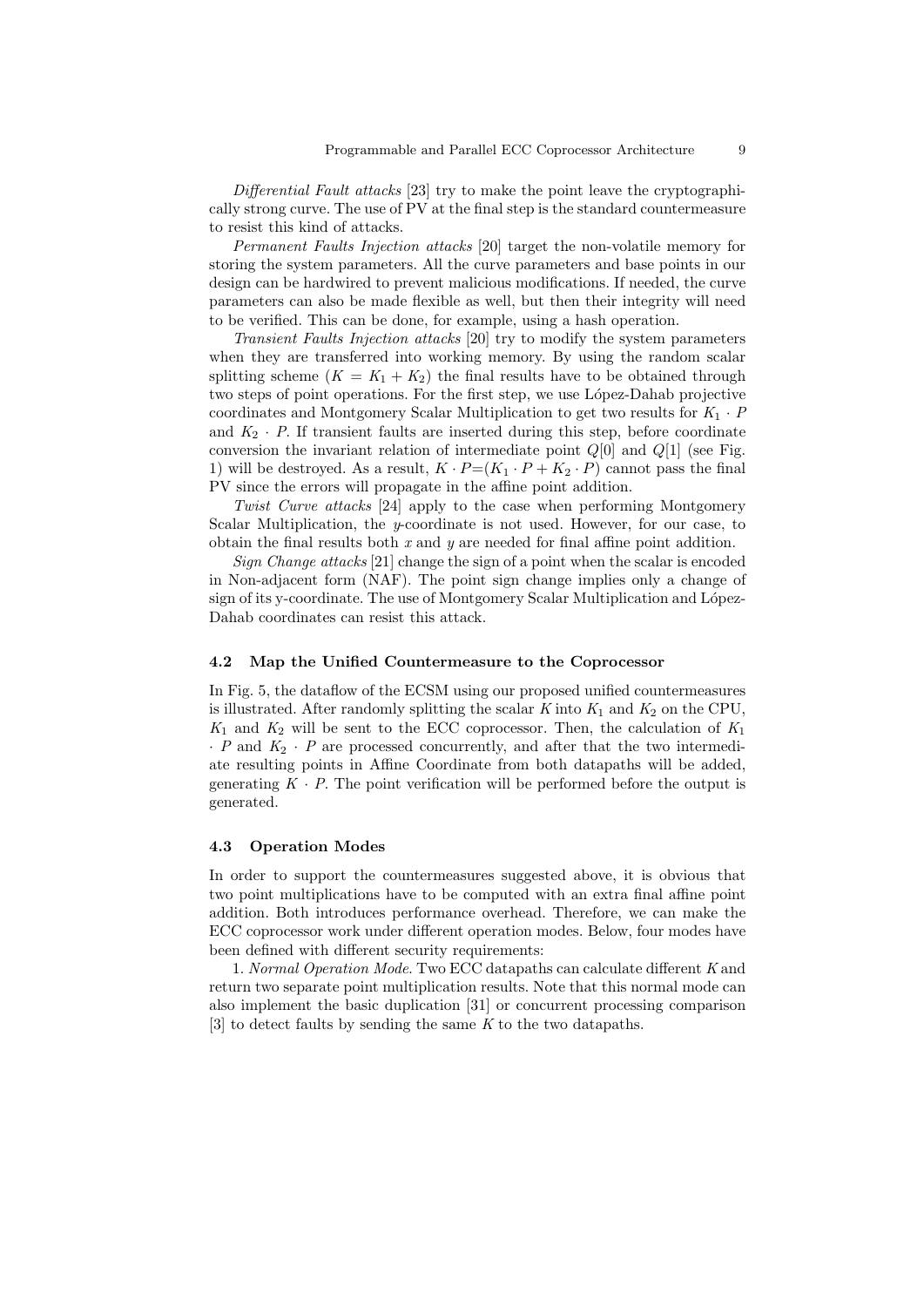

Fig. 5. Dataflow of ECSM with splitting K and PV countermeasures.

2. Safe Mode with the splitting K countermeasure. Two ECC datapaths compute the split K values in projective coordinate and then perform one affine point addition in the end. PV is not used here.

3. Safe Mode with the PV countermeasure. Based on the normal operation mode, we can add the PV to both datapaths before outputting the final results.

4. Safe Mode with both splitting K and PV countermeasures. This is the operation mode with the highest security level described in Fig. 5.

Combining the aforementioned programmable feature with the above defined four operation modes, we can customize a protocol of how to efficiently select modes to reduce the performance overhead.

## 5 FPGA Implementation

In order to prove the feasibility of the proposed generic ECC coprocessor architecture and give a concrete example with quantitative experimental results, we have also built the generic coprocessor on an FPGA based SoC platform.

When comparing the actual implementation in Fig. 6 with the generic architecture in Fig. 3, the CPU becomes the 32-bit MicroBlaze, PLB bus is used, the instruction sequencer is replaced with programmable Dual-PicoBlaze microcontrollers, the finite field ALU is implemented with addition, multiplication and square function units, and the 163-bit register array is used as local storage.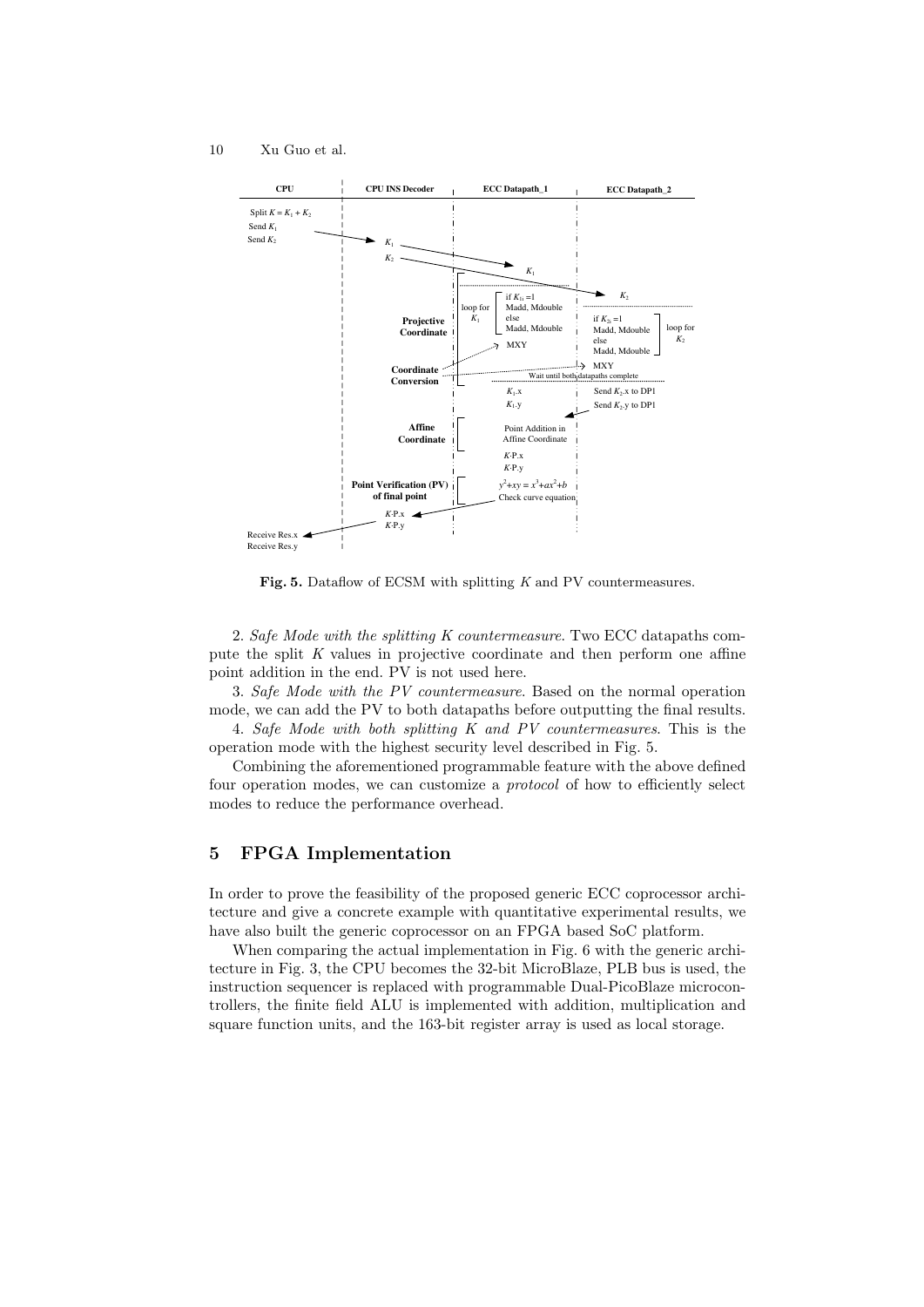

Fig. 6. Block diagram of the proposed ECC SoC architecture on FPGA.

There are many design options for ECC implementations, and different approaches differ in the selection of coordinate system, field and type of curves [8]. In our design we will use Montgomery Scalar Multiplication and López-Dahab projective coordinates [9]. For hardware implementations of the lowest level field arithmetic, the field multiplication is implemented both as bit-serial [10] and digit-serial multipliers [11] with different digit sizes; the field addition is simply logic XORs; the field square is implemented by dedicated hardware with square and reduction circuits [12]; the field inversion consists of a sequence of field multiplications and squares based on Fermat's Theorem [12].

For the implementation of the instruction sequencer, 8-bit PicoBlaze microcontrollers are used. The PicoBlaze has a predictable performance. It takes always two clock cycles per instruction. It costs 53 slices and 1 block RAM on the Virtex-5 XC5VLX50 FPGA. The use of PicoBlaze as a new control hierarchy was first proposed in [29] and based on that we in [30] proposed a Dual-PicoBlaze based design to achieve a high instruction rate of 1 instruction per cycle by interleaving instructions from two PicoBlazes. However, by applying the Dual-Picoblaze architecture we can only get performance enhancement. Therefore, we decided to customize the Picoblaze by replacing the instruction ROM with a dual-port RAM to incorporate the programmable feature.

Based on the discussion on Section 3.2, the timing profile of parallel implementations of multiple ECC datapaths based on the Processor Local Bus (PLB) on a Xilinx FPGA platform can be obtained. The PLB interface is a memorymapped interface for peripheral components with typical bus transfer latency,  $T_{delay}$ , of 9 clock cycles. Instruction and data transfers for one operand require  $M = 20$  times bus transfers. As we use digit size 82 (denoted as D82), one scalar multiplication on ECC defined on  $GF(2^{163})$  takes 24,689 clock cycles, i.e.  $T_{comp} = 24,689$ . If we just consider the ideal case for data/instruction transfers without any software overhead (e.g. function calls), the minimum average time,  $T_{\textit{avg-min}}$ , is about of 540 clock cycles. However, 139 ECC datapaths in parallel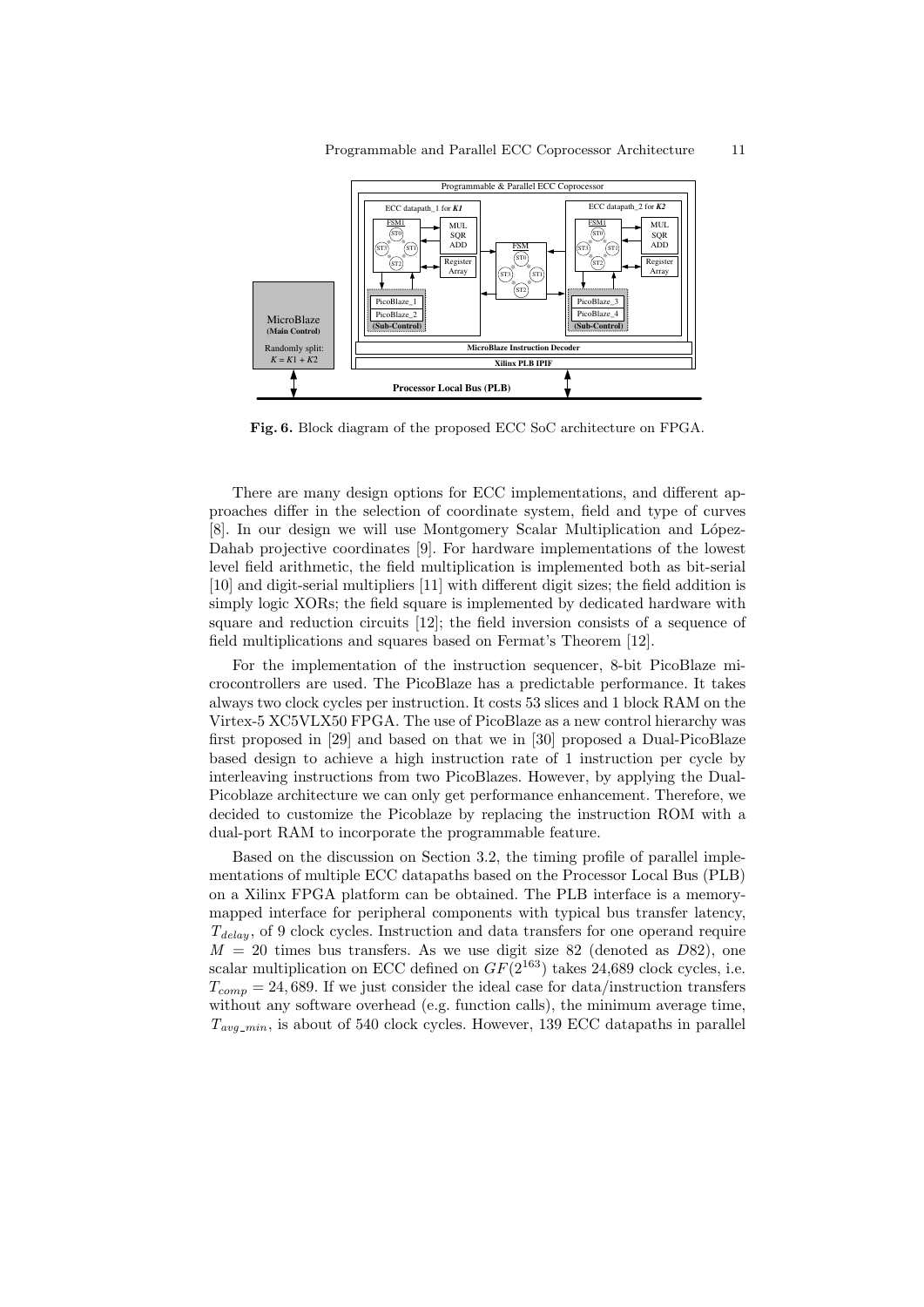are required to achieve this minimum delay, which makes it impractical. Still, we can find reasonable tradeoffs through Equation 3.

Following the discussion in Section 4.2, we also implement a ECC coprocessor with two datapath to integrate our proposed unified countermeasure. It is shown in Fig. 6. Moreover, we designed the coprocessor to support different operation modes as defined in section 4.3.

Since the PLB bus is 32-bit wide and our targeting implementation is based on  $GF(2^{163})$ , we need 6 times bus transfers to send one scalar K to the coprocessor, which means we still have 29 bits left when transfer the last word. Therefore, we encode these bits as function bits and they can be interpreted by the MicroBlaze Instruction Decoder to make the coprocessor work under different modes.

Another advantage of this proposed architecture is that we can quantify the security cost when different countermeasures are used. Without changing the hardware, we can simply make changes in the software driver running on MicroBlaze to turn the ECC coprocessor into different operation modes. This is similar with the workload characterization in software-only implementations [35]. Hence, the security cost can be expressed in terms of pure performance overhead.



Fig. 7. Comparison of timing profiling between different operation modes.

In Fig. 7, we compare the timing profiling of the design working in four operation modes. Here, we select two extreme coprocessor configurations, the smallest (with bit-serial multiplier, BSMUL) and the fastest  $(D82)$ , for detailed comparison. The whole system works at 100MHz, and the maximum frequency of both coprocessors with BSMUL and D82 is 165.8MHz. The logic critical path mainly goes through the programmable PicoBlaze. The hardware cost for the bit-serial multiplier based design is 2,179 slices and 6,585 slices for the D82-based design when implemented on a Vertex-5 XC5VLX50 FPGA.

Note that the cycle counts for normal mode and safe mode with only PV are the average speed for two ECSMs in parallel. From [31], the authors conclude that if fair performance evaluations are performed, many fault attack countermeasures are not better than the naive solutions, namely duplication or repeti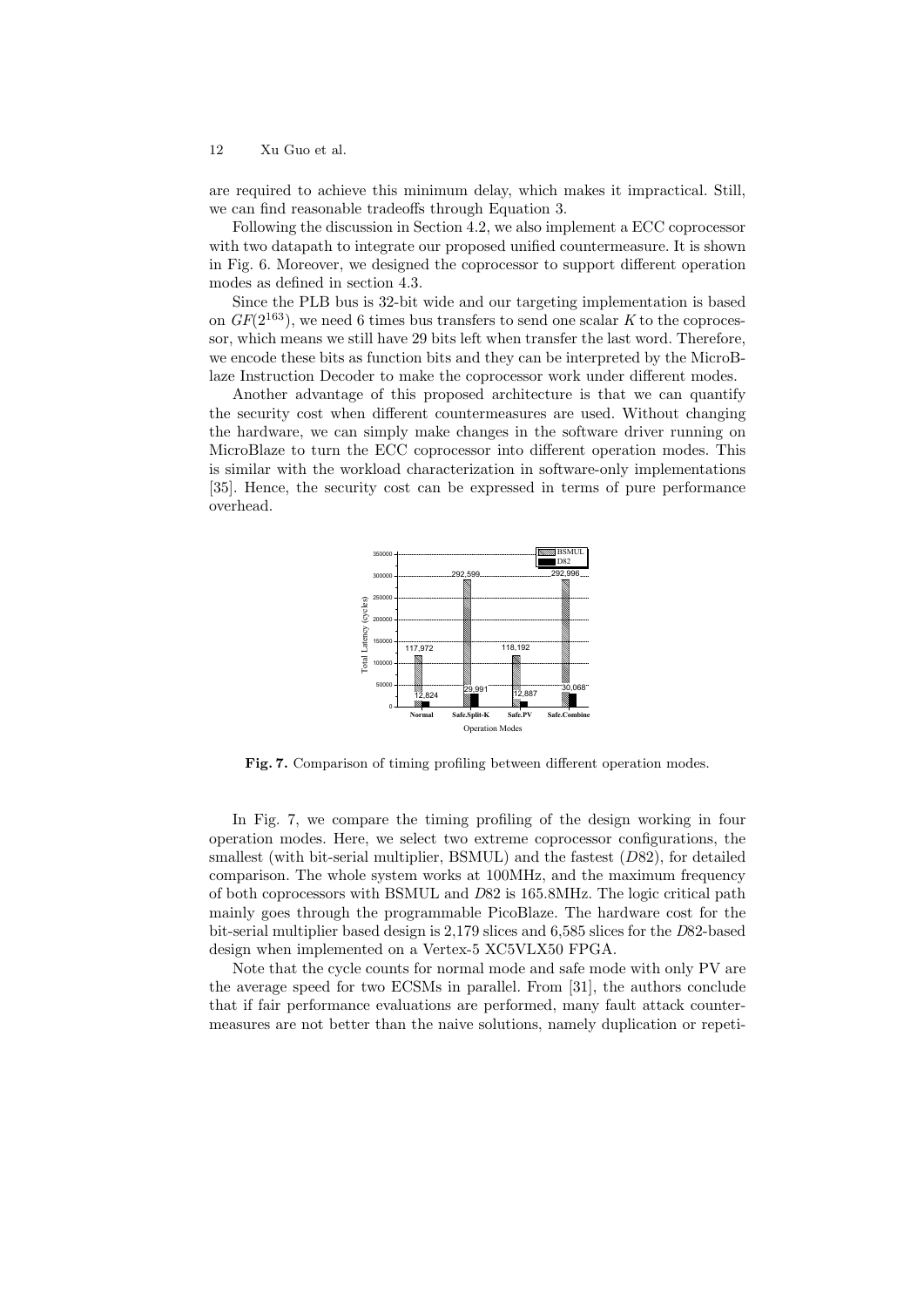tion. So, this means it is also important to find a universal platform to quantify the security cost. From Fig. 7, it is easy to see that based on our proposed generic ECC coprocessor architecture we can quantify the overhead of these countermeasures in terms of a single metric – cycle counts.

To compare with other similar ECC codesigns [13,14,29,30,36,37], our proposed ECC coprocessor architecture considers optimizations for performance, flexibility and security at the same time. For performance, the designs described in [29,30], same as the base design of the ECC coprocessor architecture proposed in this paper with single ECC datapath, have already shown good tradeoffs between area and speed. For flexibility, the programmable coprocessor is addressed for its advantages of both performance and security enhancement, and the massively parallel architecture can be explored to meet various application requirements. For security, unlike [14,36,37] which only consider passive attacks (e.g. power analysis attacks and timing attacks), our design can defend most existing passive and active attacks. Besides, it can be easily updated with new algorithmic-level countermeasures to resist new attacks without hardware changes.

# 6 Conclusions

In this paper we have presented a generic ECC coprocessor architecture, which can fill the gap between efficient implementation and security integration at the architecture level. For security, a unified countermeasure is proposed by combining the random scalar splitting [27] and Point Verification [3,23]. For performance, the introduction of distributed storage and new control hierarchy into the ECC coprocessor datapath can greatly reduce the communication overhead faced by a traditional centralized control scheme. Scalable parallelism can also be explored to achieve tradeoff designs between area and speed. The feasibility and efficiency of our proposed generic ECC coprocessor architecture and unified countermeasure are verified and shown from an actual implementation on FPGA. Experimental results show that the proposed programmable and parallel ECC coprocessor architecture can be suitable for a wide range of embedded applications with different user defined security requriments.

Acknowledgments. This project was supported in part by the US National Science Foundation through grant 0644070 and 0541472, by Virginia Tech Pratt Fund, by IAP Programme P6/26 BCRYPT of the Belgian State (Belgian Science Policy), by FWO projects G.0300.07, by the European Comission through the IST Programme under Contract IST-2002-507932 ECRYPT NoE, and by the K.U. Leuven-BOF.

#### References

1. Alrimeih, H., Rakhmatov, D.: Security-Performance Trade-offs in Embedded Systems Using Flexible ECC Hardware. IEEE Design & Test of Computers, vol.24, no.6, pp.556-569. IEEE (2007)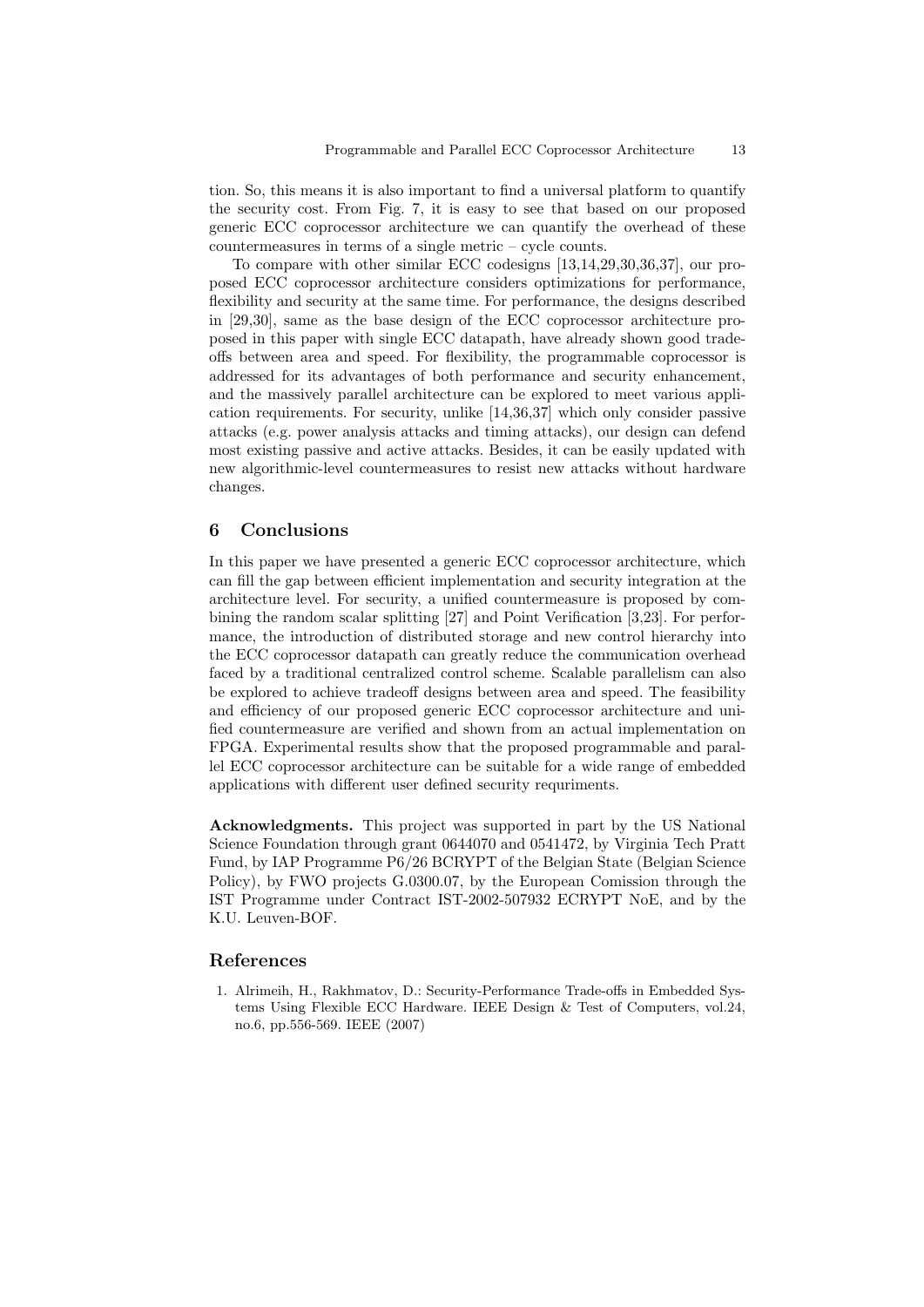- 14 Xu Guo et al.
- 2. Kocher, C., Jaffe, J., Jun, B.: Differential power analysis. In: Crypto'99, LNCS1666, pp.388-397. Springer-Verlag (1999)
- 3. Dominguez-Oviedo, A.: On Fault-based Attacks and Countermeasures for Elliptic Curve Cryptosystems. PhD Thesis, University of Waterloo (2008)
- 4. Verbauwhede, I., Schaumont, P.: Design Methods for Security and Trust. In: Proceedings of the conference on Design, automation and test in Europe –DATE 2007, pp.1-6 (2007)
- 5. Yen, S., Kim, S., Lim, S., Moon, S.: A Countermeasure against One Physical Cryptanalysis May Benefit Another Attack. In: Information Security and Cryptology ICISC 2001, LNCS2288, pp.414-427. Springer (2002)
- 6. Baek, Y.-J., Vasyltsov, I.: How to prevent DPA and fault attacks in a unified way for ECC scalar multiplication: Ring extension method. In: ISPEC 2007, LNCS4464, pp.225-237. Springer-Verlag (2007)
- 7. Schaumont, P., Hwang, D., Yang S., Verbauwhede, I.: Multilevel Design Validation in a Secure Embedded System. IEEE Transactions on Computers, vol.55, no.11, pp.1380-1390. IEEE (2006)
- 8. Hankerson, D., Menezes, A., Vanstone, S.: Guide to Elliptic Curve Cryptography. Springer-Verlag (2004)
- 9. López, J., Dahab, R.: Fast multiplication on elliptic curves over  $GF(2<sup>m</sup>)$ . In: CHES99, LNCS, vol. 1717, pp. 316-327. Springer (1999)
- 10. Großschädl, J.: A low-power bit-serial multiplier for finite fields  $GF(2<sup>m</sup>)$ . In: ISCAS 2001, vol. IV, pp.37-40. IEEE (2001)
- 11. Kumar, S., Wollinger, T., Paar C.: Optimum Digit Serial GF(2<sup>m</sup>) Multipliers for Curve-Based Cryptography. In: IEEE Transactions on Computers, vol. 55, no. 10, pp.1306-1311. IEEE (2006)
- 12. Rodríguez-Henríquez, F., Saqib, N. A., Díaz-Pérez, A., Koç, Ç. K.: Cryptographic Algorithms on Reconfigurable Hardware. Springer (2006)
- 13. Koschuch, M., Lechner, J., Weitzer, A., Großschädl, J., Szekely, A., Tillich, S., Wolkerstorfer, J.: Hardware/Software Co-design of Elliptic Curve Cryptography on an 8051 Microcontroller. In: CHES 2006, LNCS, vol. 4249, pp. 430-444 (2006)
- 14. Sakiyama, K., Batina, L., Preneel B., Verbauwhede, I.: Superscalar Coprocessor for High-Speed Curve-Based Cryptography. In:CHES 2006, LNCS, vol. 4249, pp. 415-429. IACR (2006)
- 15. Amiel, F., Villegas, K., Feix, B., Marcel, L.: Passive and Active Combined Attacks: Combining Fault Attacks and Side Channel Analysis. In: FDTC2007, pp.92-102. IEEE (2007)
- 16. Coron, J.-S.: Resistance against differential power analysis for elliptic curve. In CHES '99, LNCS 1717, pp.292-302. Springer-Verlag (1999)
- 17. Agrawal, D., Archambeault, B., Rao, J. R., Rohatgi, P.: The EM Side-Channel(s). In: CHES2002, LNCS2523, pp.29-45. Springer-Verlag (2003)
- 18. Ciet, M., Neve, M., Peeters, E., Quisquater, J.: Parallel FPGA implementation of RSA with residue number systems - can side-channel threats be avoided? In: IEEE International Symposium on Micro-NanoMechatronics and Human Science, vol.2, pp.806-810. IEEE (2003)
- 19. Fouque, P.-A., Valette, F.: The Doubling Attack Why Upwards Is Better than Downwards. In: CHES2003, LNCS2779, pp.269-280. Springer-Verlag (2003)
- 20. Ciet, M., Joye, M.: Elliptic Curve Cryptosystems in the Presence of Permanent and Transient Faults. Design, Codes and Cryptography, vol.36, pp.33-43 (2005)
- 21. Blömer, J., Otto, M., Seifert, J.-P.: Sign Change Fault Attacks on Elliptic Curve Cryptosystems. In: FDTC2006, LNCS4236, pp.36-52. Springer-Verlag (2006)